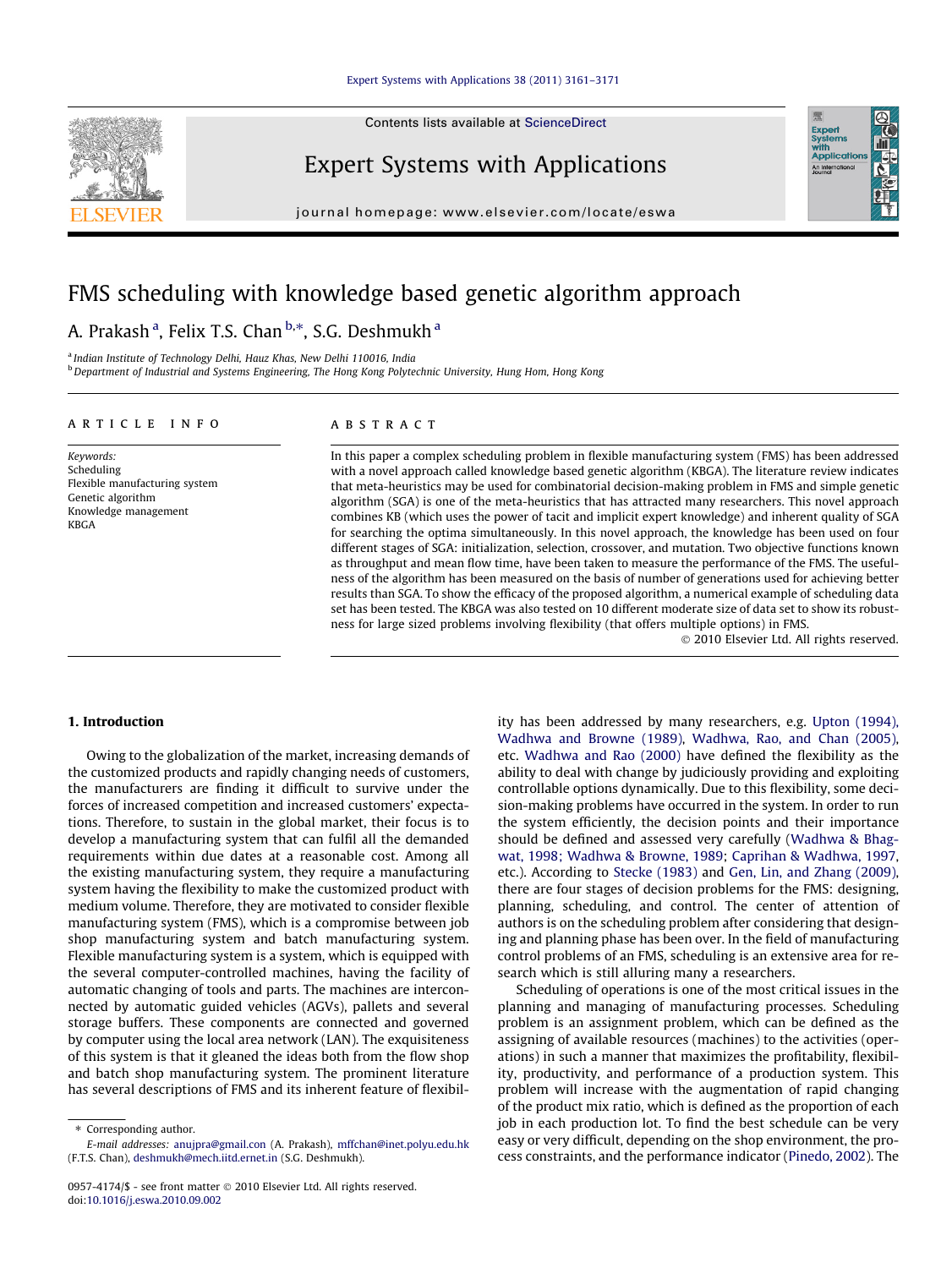typical performance indicators for FMS are the mean flow time and throughput, make-span, tardiness etc. Due to flexibility, the scheduling problem in such type of manufacturing system is a very complex problem to solve which is known as NP-hard problem ([Garey, Johnson, & Sethi, 1976; Ghedjati, 1993, Chaturvedi, 1993;](#page--1-0) [Kumar, Tiwari, & Shankar 2003; Lee & DiCesare 1994](#page--1-0)).

To solve scheduling and assignment problems of FMS, several past studies have adopted mathematical programming techniques. [Liang and Dutta \(1990\)](#page--1-0) developed a mixed-integer programming formulation to solve this problem along with the problems of process planning and machine loading. While [Hutchinson, Leong, Syn](#page--1-0)[der, and Ward \(1991\)](#page--1-0) provided an optimal solution procedure to investigate the effect of routing flexibility on job shop FMS. In some real world problem instances, it has been seen that the traditional techniques can not reach up to the optimal solutions. Thus, it became evident that to solve such real world FMS problems, the researchers are concerning about the use of artificial intelligence optimization methods known as meta-heuristics; these include genetic algorithms (GAs) [\(Etiler, Toklu, Atak, & Wilson, 2004; Chang,](#page--1-0) [Chen, & Lin, 2005; Moon, Lee, & Bae, 2008; Pezzellaa, Morgantia, &](#page--1-0) [Ciaschettib, 2008; Ruiz, Maroto, & Alcaraz, 2006; Shiue, Guh, &](#page--1-0) [Tseng, 2009](#page--1-0)), tabu search [\(Grabowski & Wodecki, 2004\)](#page--1-0), ant colony optimization [\(Rajendran & Ziegler, 2004](#page--1-0)), particle swarm optimization [\(Guo, Li, Mileham, & Owen, 2009](#page--1-0)).

Genetic algorithms have proven to be effective for FMS scheduling problems. Many of the studies that have used GAs for scheduling problems have been summarized by [Gen and Cheng \(1997\)](#page--1-0). [Park,](#page--1-0) [Choi, and Kim \(1998\)](#page--1-0) applied GAs to a job shop system with alternative process plans. [Zhou, Feng, and Han \(2001\)](#page--1-0) developed a hybrid GA for job shop scheduling problems. They applied priority rules such as the shortest processing time for the genetic search to devise a hybrid GA. [Cheng and Chang \(2007\)](#page--1-0) have proposed a combined approach of Taguchi experimental design with GA to solve the scheduling problem in flexible flow shop.Whereas, [Shiau, Cheng, and Huang](#page--1-0) [\(2008\)](#page--1-0) has offered a hybrid GA for the same. Thus, it can be clearly shown that GA has been extensively used for scheduling problem.

From the prominent literature review related to GA applications in FMS scheduling, it is comprehensible that GAs have a great potential to solve the complex combinatorial problems. To improve the performance of GA, one of the major research thrusts is to use the knowledge of experts within the GA framework. The current work pursues research in which GA procedure is combined with experts' knowledge. In the present paper, a knowledge based genetic algorithm (KBGA) has been developed to solve the scheduling problems for an FMS. The KBGA is a stochastic search technique with the inherent ability of GA and strength of knowledge to enhance the performance of system and algorithm concurrently. To demonstrate the effectiveness of the proposed algorithm, it has been tested on a benchmark problem and compares the results with conventional rules and SGA. The KBGA is also tested on 10 moderate size problems to show the efficacy and computational superiority over the existing classical genetic algorithm on the basis of performance criteria. From the results, it proves that the proposed approach provides the better results within lesser number of generations.

The remainder of this paper is described as following: Section 2 delineates the complexity of the problems whereas the mathematical model has been described in Section [3.](#page--1-0) Section [4](#page--1-0) describes the background of simple genetic algorithm. The role of knowledge management has been revealed in Section [5](#page--1-0). The proposed algorithm knowledge based genetic algorithm (KBGA) has been discussed in Section [6](#page--1-0) and the detailed procedure of KBGA has been portrayed in Section [7.](#page--1-0) Section [8](#page--1-0) illustrates the computational experience of the given problem by using the proposed algorithm. In Section [9](#page--1-0), the paper has been concluded with some issues and future scope of the research.

#### 2. Problem description

In a given planning perspective, the fixed number of machines, pre-known number of operations at each part type with processing time, number of part types for scrutinizing the FMS scheduling problem. This problem works as selecting the part type and allocates the operation of the selected part type to the resources (machines) for achieving the desired performance measures of the system. Due to the inherent flexibility of FMS, a machine can perform more then one operation which produces moderately large alternatives of part type routes for the allocation of operations on the different machines. The detailed problem has been described as following.

In the present paper, we work on the identical problem model which has been taken by [Su and Shiue \(2003\)](#page--1-0). In this problem, an FMS consist of three machine families (F1, F2, and F3), three load/unload stations (L1, L2, and L3), three automatic guided vehicles (A1, A2, A3), an input buffer, a centralized buffer, which is used for avoidance of deadlock. A local area network is used for interconnecting all the equipments. Eleven different parts type are being processed in the FMS. The processing time for each part at each load/unload station and at each machine family is identical as taken by [Montazeri and Van Wassenhove \(1990\)](#page--1-0). The continuously changing five different part mix ratios are also taken into the account for seeking the different conditions of bottlenecks, which is given in the Table 1 and these are changing per 20000 time units for showing the effects of rapidly changing market environment.

Various assumptions, which have been taken in this research, are summarized as below:

- (1) There is no delay in the availability of raw material.
- (2) Each job order has only one part type, with individual due date for each part.
- (3) At a time only one job order will be executed on each machine.
- (4) All the processing time is deterministic and pre-selected.
- (5) Each part type is processed by a predetermined sequence.
- (6) After finishing the each machining operation it must go back to the load/unload station, otherwise go to central buffer.
- (7) The movement of materials in which AGVs are not utilized, are taken as negligible.

The above described problem has two performance measures known as throughput and mean flow time. The throughput (TP) is measured by the number of jobs, which have been completed during the scheduling period. Whereas mean flow time (MF) is the measure of mean of the flow times of jobs in one scheduling period. Flow time is measured by the difference of the completion time and arrival time of the job.

| Table 1 |                 |
|---------|-----------------|
|         | Part mix ratio. |

| Part type | Part mix ratios (%) |                  |                  |       |       |  |
|-----------|---------------------|------------------|------------------|-------|-------|--|
|           | Mix 1               | Mix <sub>2</sub> | Mix <sub>3</sub> | Mix 4 | Mix 5 |  |
| 1         | 11.00               | 14.00            | 6.00             | 9.00  | 14.00 |  |
| 2         | 11.00               | 14.00            | 6.00             | 9.00  | 14.00 |  |
| 3         | 11.00               | 15.00            | 6.00             | 9.00  | 14.00 |  |
| 4         | 12.00               | 10.00            | 15.00            | 8.00  | 15.00 |  |
| 5         | 6.00                | 12.00            | 15.00            | 13.00 | 7.00  |  |
| 6         | 8.00                | 8.00             | 9.00             | 12.00 | 5.00  |  |
| 7         | 8.00                | 5.00             | 8.00             | 3.00  | 5.00  |  |
| 8         | 7.00                | 3.00             | 8.00             | 9.00  | 4.00  |  |
| 9         | 7.00                | 3.00             | 7.00             | 8.00  | 4.00  |  |
| 10        | 2.50                | 1.00             | 4.00             | 1.00  | 6.00  |  |
| 11        | 16.50               | 15.00            | 16.00            | 19.00 | 12.00 |  |